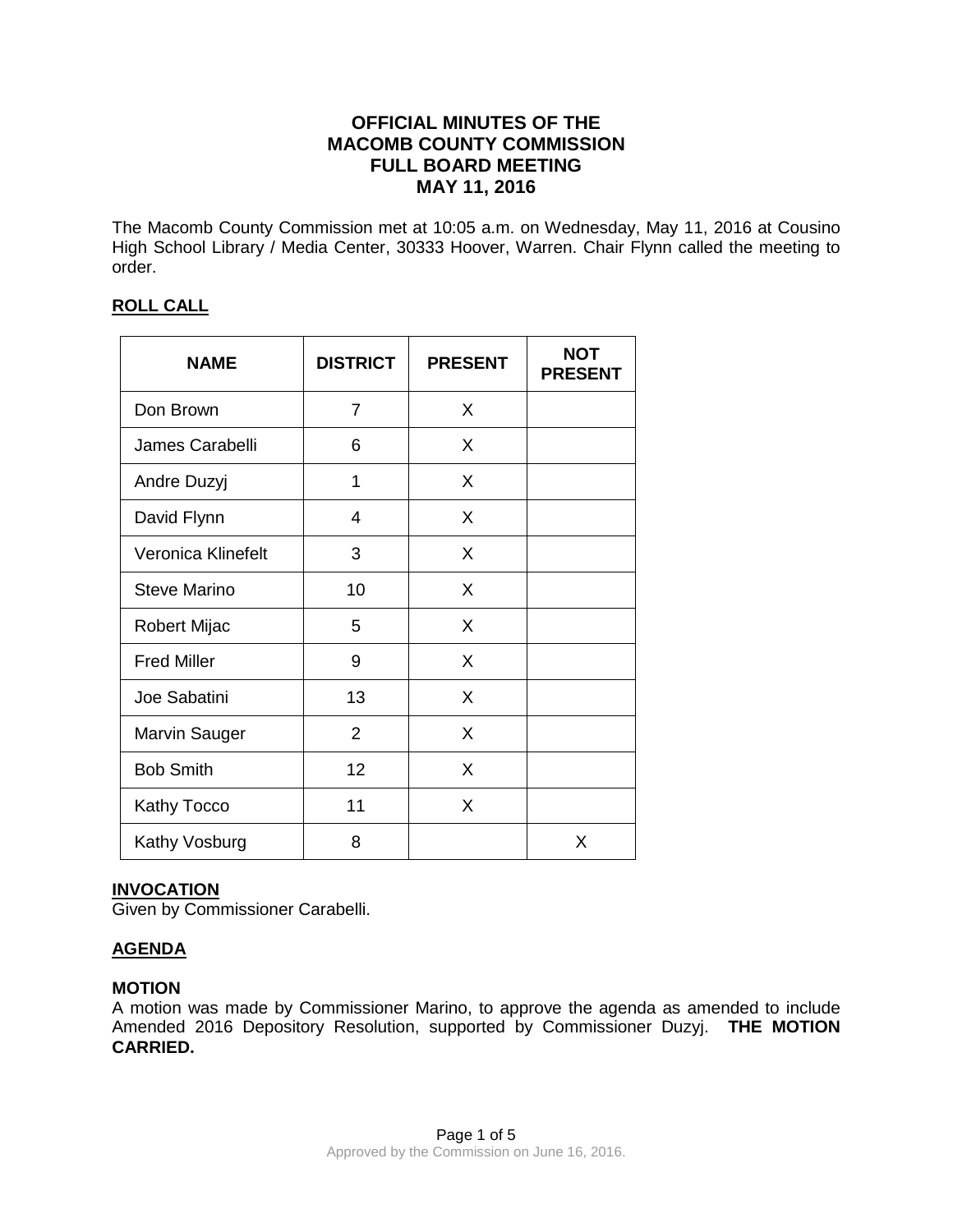## **MINUTES**

## **MOTION**

A motion was made by Commissioner Mijac, to approve the minutes dated April 21, 2016 and May 5, 2016, supported by Commissioner Sauger. **THE MOTION CARRIED.** 

#### **PRESENTATION OF PROCLAMATION**

Presented by Commissioner Sauger to Cousino High School Girls' Basketball Team and staff for winning the 2016 MHSAA Championship.

## **PUBLIC PARTICIPATION**

None

## **CORRESPONDENCE FROM EXECUTIVE**

None

# **INFRASTRUCTURE/ECONOMIC DEVELOPMENT – May 10, 2016**

No report.

## **FINANCE COMMITTEE MEETING – May 11, 2016**

The reading of the recommendations from the Finance Committee was waived and a motion was made by Chair Miller, supported by Vice-Chair Brown, to adopt the committee recommendations.

- **R16-099** Approve MDOT contract for preventative maintenance work on Mound from I-696 to Rinke; further, a copy of this Board of Commissioners' action is directed to be delivered forthwith to the Office of the County Executive.
- **R16-100** Approve the cost share agreement between the Department of Roads and Clinton Township for the resurfacing of Cimarron and Bayham; further, a copy of this Board of Commissioners' action is directed to be delivered forthwith to the Office of the County Executive.
- **R16-101** Approve an increase in Macomb Community Action's fiscal year program by \$67,145 for the Community Services Block Grant Program; further, this budget action addresses budgetary issues only. It does not constitute the Commission's approval of any County contract. If a contract requires Commission approval under the County's Contracting Policy or the County's Procurement Ordinance, such approval must be sought separately; further, a copy of this Board of Commissioners' action is directed to be delivered forthwith to the Office of the County Executive.
- **R16-102** Approve an increase in Macomb Community Action's fiscal year grant fund by \$613,338 due to an increase in federal funding for Early Head Start - Child Care Partnership. The increase in funding also requires an additional non-federal share contribution of \$22,371; further, this budget action addresses budgetary issues only. It does not constitute the Commission's approval of any County contract. If a contract requires Commission approval under the County's Contracting Policy or the County's Procurement Ordinance, such approval must be sought separately; further, a copy of this Board of Commissioners' action is directed to be delivered forthwith to the Office of the County Executive.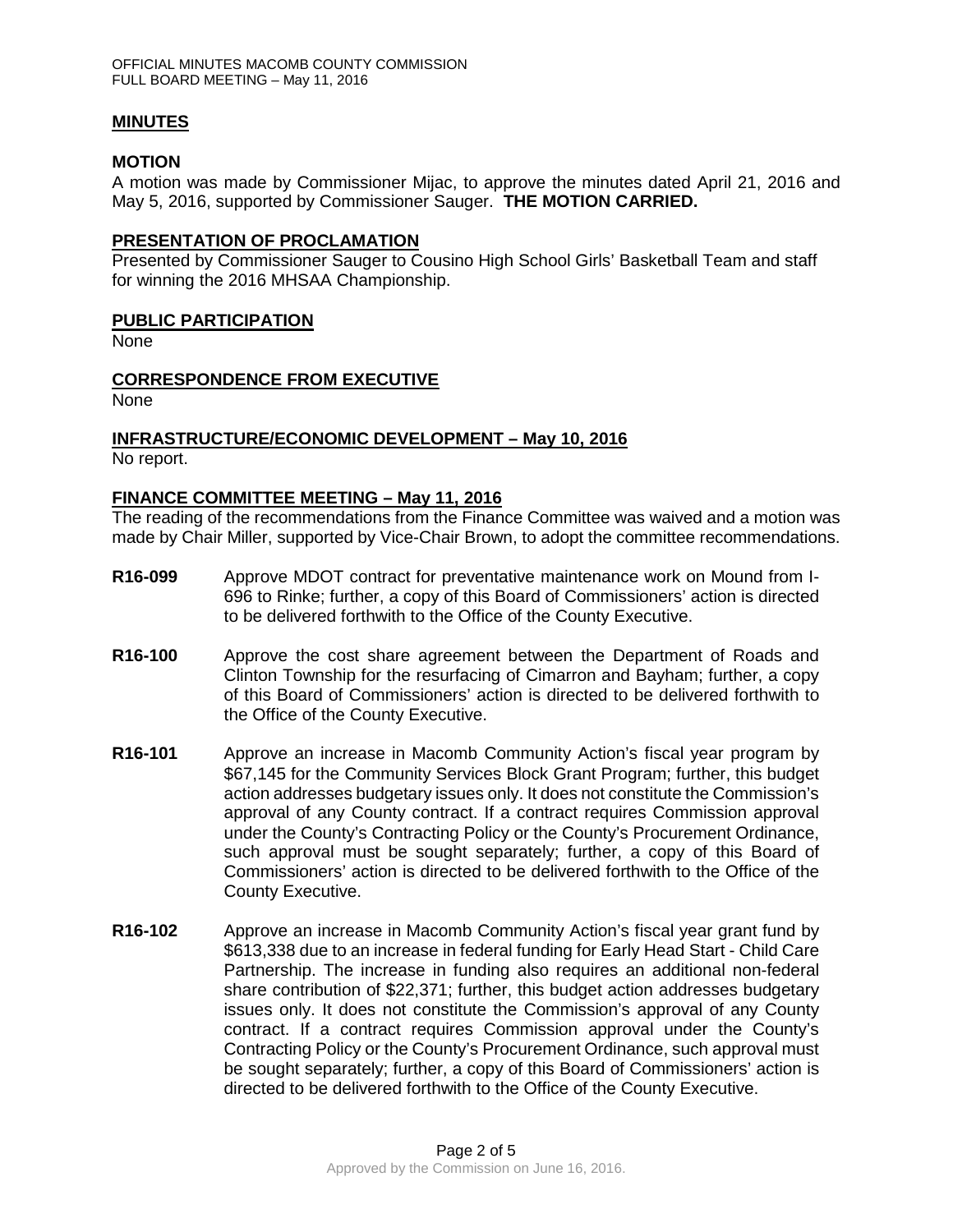- **R16-103** Approve an increase in Macomb Community Action's fiscal year program revenue and expenditure budget by \$58,750 for the Family Resource Center; further, this budget action addresses budgetary issues only. It does not constitute the Commission's approval of any County contract. If a contract requires Commission approval under the County's Contracting Policy or the County's Procurement Ordinance, such approval must be sought separately; further, a copy of this Board of Commissioners' action is directed to be delivered forthwith to the Office of the County Executive.
- **R16-104** Approve an increase in Macomb Community Action's fiscal year program by \$12,500 for the Michigan Energy Assistance Program (MEAP); further, this budget action addresses budgetary issues only. It does not constitute the Commission's approval of any County contract. If a contract requires Commission approval under the County's Contracting Policy or the County's Procurement Ordinance, such approval must be sought separately; further, a copy of this Board of Commissioners' action is directed to be delivered forthwith to the Office of the County Executive.
- **R16-105** Approve an increase in Macomb Community Action's fiscal year program by \$424,327 for the Water Residential Assistance Program (WRAP); further, this budget action addresses budgetary issues only. It does not constitute the Commission's approval of any County contract. If a contract requires Commission approval under the County's Contracting Policy or the County's Procurement Ordinance, such approval must be sought separately; further, a copy of this Board of Commissioners' action is directed to be delivered forthwith to the Office of the County Executive.
- **R16-106** Approve an increase in the FY 2016 Community Corrections fiscal grant fund by \$100,000 to be utilized for additional contract services; further, this budget action addresses budgetary issues only. It does not constitute the Commission's approval of any County contract. If a contract requires Commission approval under the County's Contracting Policy or the County's Procurement Ordinance, such approval must be sought separately; further, a copy of this Board of Commissioners' action is directed to be delivered forthwith to the Office of the County Executive.
- **R16-107** Approve Paul Thurman to purchase 36 months of military service time in the Macomb County Employees' Retirement System under State Law MCLA 46.12a(14); further, a copy of this Board of Commissioners' action is directed to be delivered forthwith to the Office of the County Executive.
- **R16-108** Approve the amended meeting schedule.

## **THE MOTION CARRIED.**

## **BOARD CHAIR REPORT**

Chair Flynn gave his report.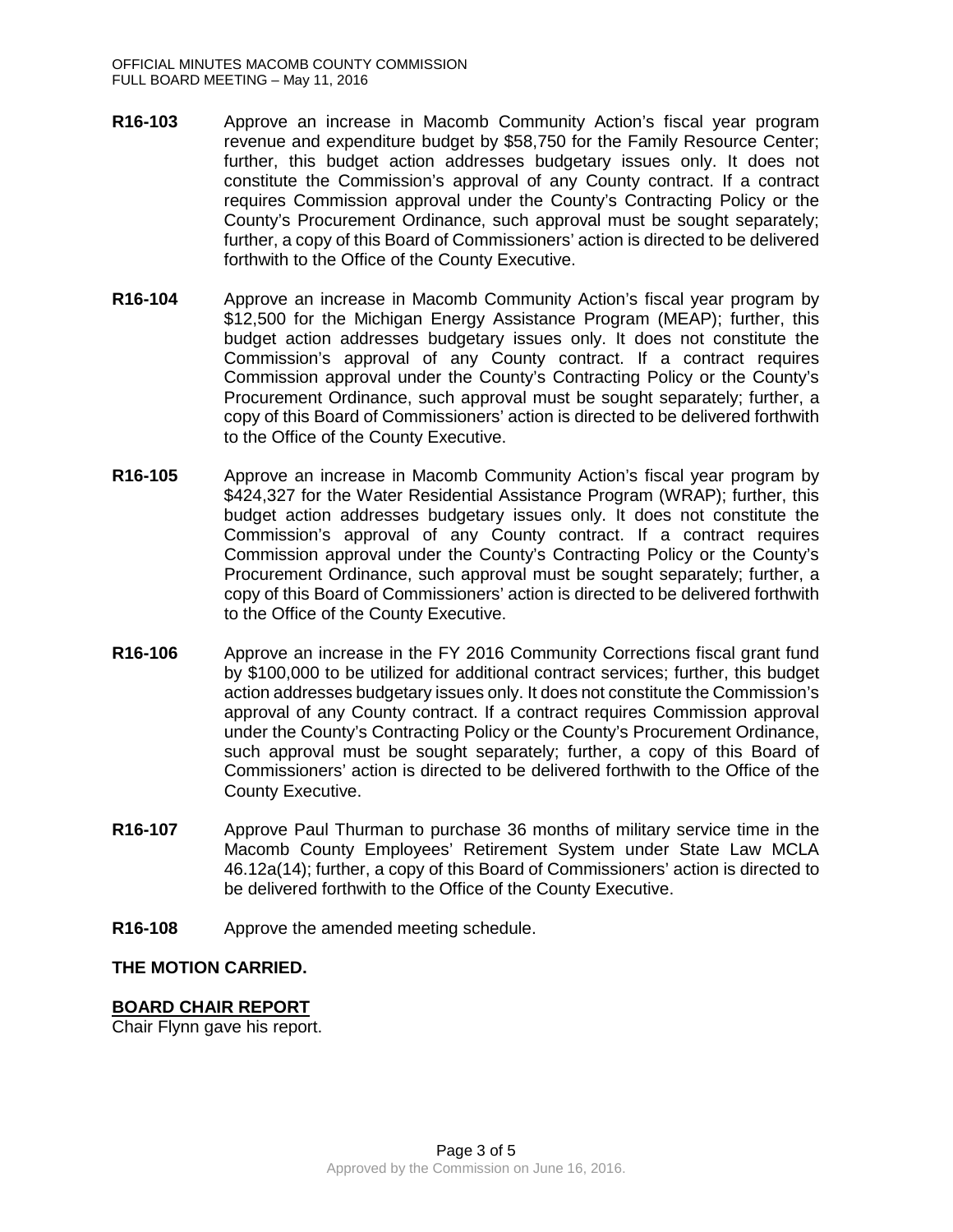## **MOTION**

**R16-109** A motion was made by Commissioner Carabelli, to receive and file the Board Chair report, supported by Commissioner Marino. **THE MOTION CARRIED.**

## **REQUEST FOR EXCUSAL**

#### **MOTION**

**R16-110** A motion was made by Commissioner Miller to approve request from Commissioner Vosburg to be excused from absences for 5-10-16 Infrastructure/Economic Development and 5-11-16 Finance and Full Board Meetings (attending a Community Mental Health Conference), supported by Commissioner Tocco. **THE MOTION CARRIED.**

## **NEW BUSINESS**

Commissioner Brown spoke about farms being certified by Michigan Department of Agriculture. Commissioner Sauger thanked the principal for allowing the board to meet at Cousino High.

#### **PUBLIC PARTICIPATION**

None

## **ROLL CALL**

| <b>NAME</b>         | <b>DISTRICT</b> | <b>PRESENT</b> | <b>NOT</b><br><b>PRESENT</b> |
|---------------------|-----------------|----------------|------------------------------|
| Don Brown           | $\overline{7}$  | X              |                              |
| James Carabelli     | 6               | X              |                              |
| Andre Duzyj         | 1               | X              |                              |
| David Flynn         | 4               | X              |                              |
| Veronica Klinefelt  | 3               | X              |                              |
| <b>Steve Marino</b> | 10              | X              |                              |
| <b>Robert Mijac</b> | 5               | X              |                              |
| <b>Fred Miller</b>  | 9               | X              |                              |
| Joe Sabatini        | 13              | X              |                              |
| Marvin Sauger       | $\overline{2}$  | X              |                              |
| <b>Bob Smith</b>    | 12              | X              |                              |
| Kathy Tocco         | 11              | X              |                              |
| Kathy Vosburg       | 8               |                | X                            |